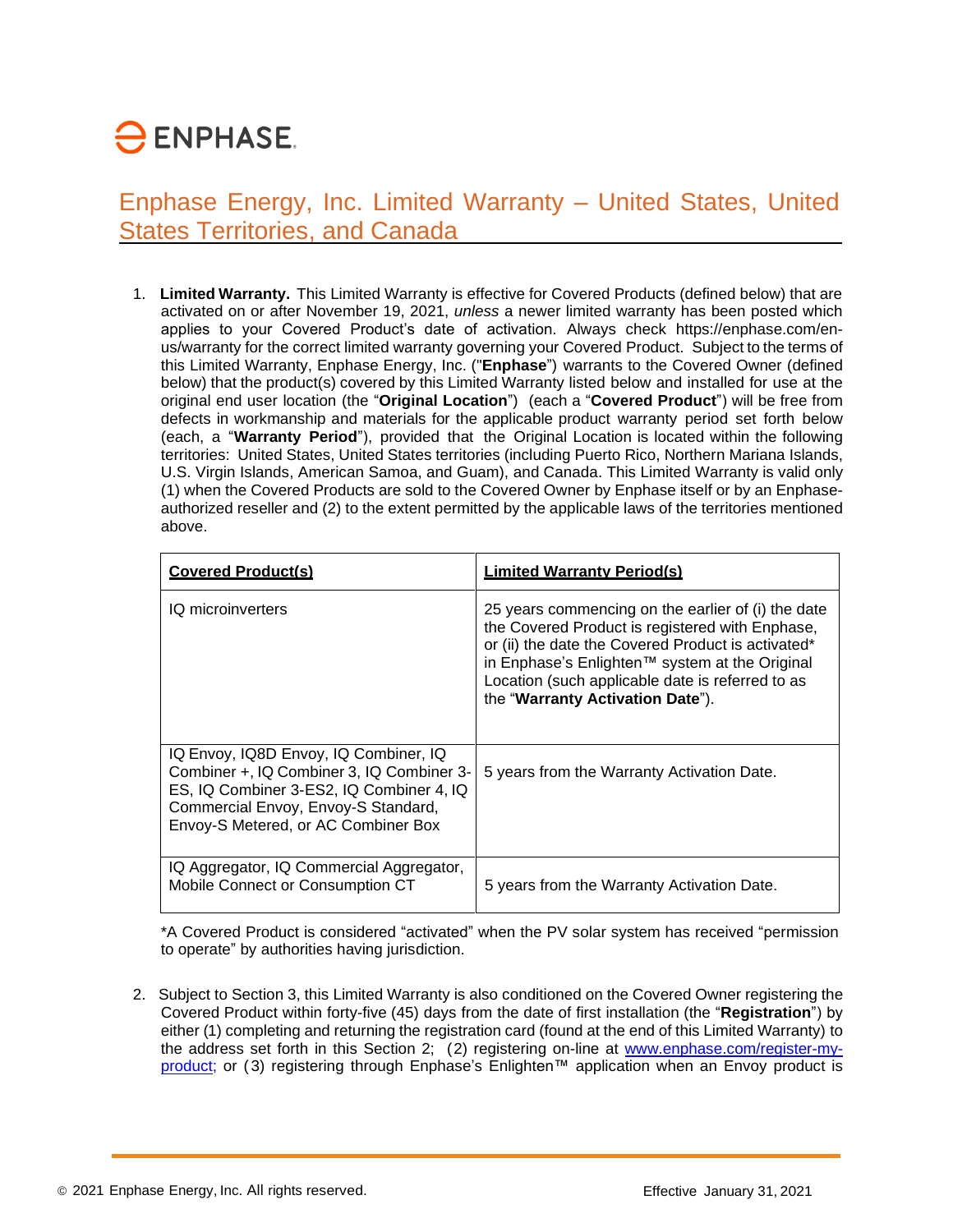purchased and installed as part of the PV solar system.

### **Return Registration Card to:**

Enphase Energy, Inc. Attn: Product Registration NA Customer Service 1819 S. Cobalt Point Way Meridian, ID 83642 United States of America

- 3. IF THE COVERED OWNER IS A RESIDENT OF CALIFORNIA, CONNECTICUT, OR ANY OTHER STATE OR PROVINCE THAT FORBIDS THE RETURN OF A REGISTRATION CARD AS A CONDITION PRECEDENT TO ANY WARRANTY COVERAGE OFFERED UNDER THIS LIMITED WARRANTY, THEN THE REGISTRATION REQUIREMENTS DESCRIBED IN SECTION 2 ABOVE SHALL NOT APPLY.
- 4. For the purposes of this Limited Warranty, the "**Covered Owner**" shall mean the person or entity that purchases a Covered Product from Enphase or an Enphase-authorized reseller and installs (or has installed) such Covered Product at the Original Location. In addition, Covered Owner shall include subsequent transferees (each, a "**Transferee**") as long as (1) the Covered Product remains at the Original Location, (2) the Transferee submits to Enphase a completed "Change of Ownership Form," which Enphase may modify from time to time in its sole discretion (3) the Transferee pays the applicable transfer fee ("**Transfer Fee**") set forth in the Change of Ownership Form within 30 days from the date of transfer from the Covered Owner to the Transferee, and (4) subject to Section 3, the Transferee complies with the Registration requirement in Section 2. The submission of a Change of Ownership Form is required in order for the Transferee to receive continued Limited Warranty coverage on the transferred Covered Product. The Transfer Fee is subject to reasonable adjustment from time to time (as determined at Enphase's discretion). The Change of Ownership Form and payment instructions for the Transfer Fee are available at [https://enphase.com/en-us/support/how](https://enphase.com/en-us/support/how-to-transfer-ownership)[to-transfer-ownership.](https://enphase.com/en-us/support/how-to-transfer-ownership)
- 5. The Covered Products must be continuously connected to the internet during the warranty period, except where interrupted by causes outside of the Covered Owner's reasonable control.

#### 6. **How to Obtain Warranty Service.**

- a. To obtain warranty service for a Covered Product, the Covered Owner must comply with the Return Merchandise Authorization (RMA) Procedure available at [https://enphase.com/en-us/support/return-merchandise-authorization-procedure.](https://enphase.com/en-us/support/return-merchandise-authorization-procedure) Unless [Enphase specifically instructs the Covered Owner otherwise, the Covered Owner must](https://enphase.com/en-us/support/return-merchandise-authorization-procedure)  return [the allegedly defective Covered Product to Enphase in the original packaging or](https://enphase.com/en-us/support/return-merchandise-authorization-procedure)  [equivalent. If the allegedly defective Covered Product is not received by Enphase within 60](https://enphase.com/en-us/support/return-merchandise-authorization-procedure)  [days of Enphase providing an RMA number to Covered Owner, pursuant to the RMA](https://enphase.com/en-us/support/return-merchandise-authorization-procedure)  [Procedure, Enphase will invoice the Covered Owner, and the Covered Owner will pay, the](https://enphase.com/en-us/support/return-merchandise-authorization-procedure)  then-current list price for such [new product or product part. We](https://enphase.com/en-us/support/return-merchandise-authorization-procedure) recommend that Covered Owners use a tracking service for [their protection.](https://enphase.com/en-us/support/return-merchandise-authorization-procedure) The RMA Procedure allows Covered Owners to generate a prepaid mailing label for the return.
- b. If a Covered Owner returns a Covered Product to Enphase (a) without an RMA from Enphase or (b) without all parts included in the original package, Enphase retains the right to either (1) refuse delivery of such return; or (2) charge a restocking fee equal to the higher of fifteen (15) per cent of the original Covered Owner's purchase price of the Covered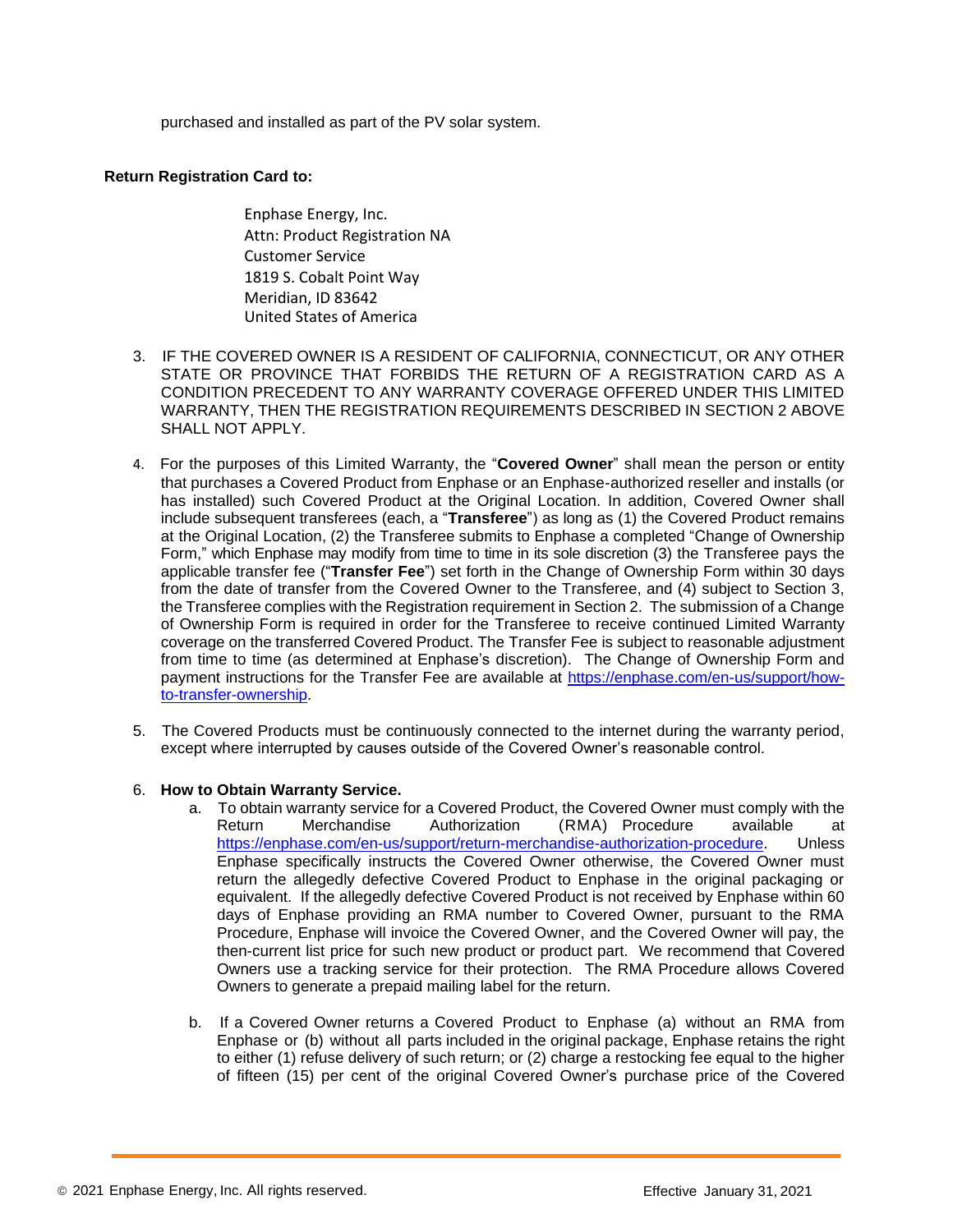Product or the retail value of the missing parts.

- c. By returning a Covered Product, Covered Owner hereby acknowledges that ownership of the Covered Product is transferred to Enphase upon Enphase's receipt of the Covered Product. If the claim is justified based on this Limited Warranty, Enphase will bear the cost of shipping the repaired or replacement Covered Product to Covered Owner (or to the installer authorized by Covered Owner to replace the Covered Product) at the Original Location. Any Covered Product returned to Enphase that Enphase determines is not covered under this Limited Warranty, or that is returned to Enphase without a valid RMA, may be rejected, and returned at the Covered Owner's cost (subject to prepayment), or kept for 30 days for pick-up by the Covered Owner, and then disposed of in Enphase's sole discretion without further liability or obligation to Covered Owner.
- c. Once a returned Covered Product is received and inspected, Enphase will notify Covered Owner (or the installer authorized by Covered Owner to replace the Covered Product) that Enphase has received the returned Covered Product.

#### 7. **Remedies.**

- a. During the applicable Warranty Period, if Enphase confirms the existence of a defect that is covered by the Limited Warranty, Enphase will, at Enphase's option, either (1) repair or replace the Covered Product free of charge, or (2) refund the Covered Owner the actual purchase price for the Covered Product less reasonable depreciation based on use at the time the Covered Owner notifies Enphase of the defect. Enphase will not elect to issue a refund unless (i) Enphase is unable to provide a replacement and repair is not commercially practicable or cannot be timely made, or (ii) Covered Owner is willing to accept such a refund. In the event of a defect, to the extent permitted by law, these are the Covered Owner's sole and exclusive remedies.
- b. If Enphase repairs or replaces the Covered Product pursuant to this Limited Warranty, (1) Enphase will, at its option, use new and/or reconditioned parts or products of the Covered Product's original or improved design, and (2) the Limited Warranty will continue to apply to the repaired or replacement product for the remainder of the original Limited Warranty Period or ninety (90) days from the date Covered Owner receives the repaired or replacement product, whichever is later, as long as the repaired or replacement product is installed and connected to the internet within 45 consecutive days from the date on which you receive the repaired or replacement product and remains continuously connected to the internet thereafter (except where such connectivity is interrupted by causes outside of the Covered Owner's reasonable control).
- c. If Enphase issues a refund (rather providing a repaired or replacement Covered Product), such refund will be processed and paid within 2 weeks of Enphase's receipt of the Covered Product.

#### 8. **Limited Warranty Limitations and Exclusions.**

- a. This Limited Warranty does not include any cost of labor related to (1) un-installing Covered Product; (2) re-installing a repaired or replacement product, or (3) the removal, installation or troubleshooting of the Covered Owner's electrical systems.
- b. The Limited Warranty does not cover, and Enphase will not be responsible for any delays, lost or damage or any other damage to any Covered Product caused by a freight carrier.
- c. This Limited Warranty does not apply to, and Enphase will not be responsible for, any defect in or damage to any Covered Products: (1) if the Covered Product is not connected to the internet within 45 consecutive days following the Warranty Start Date and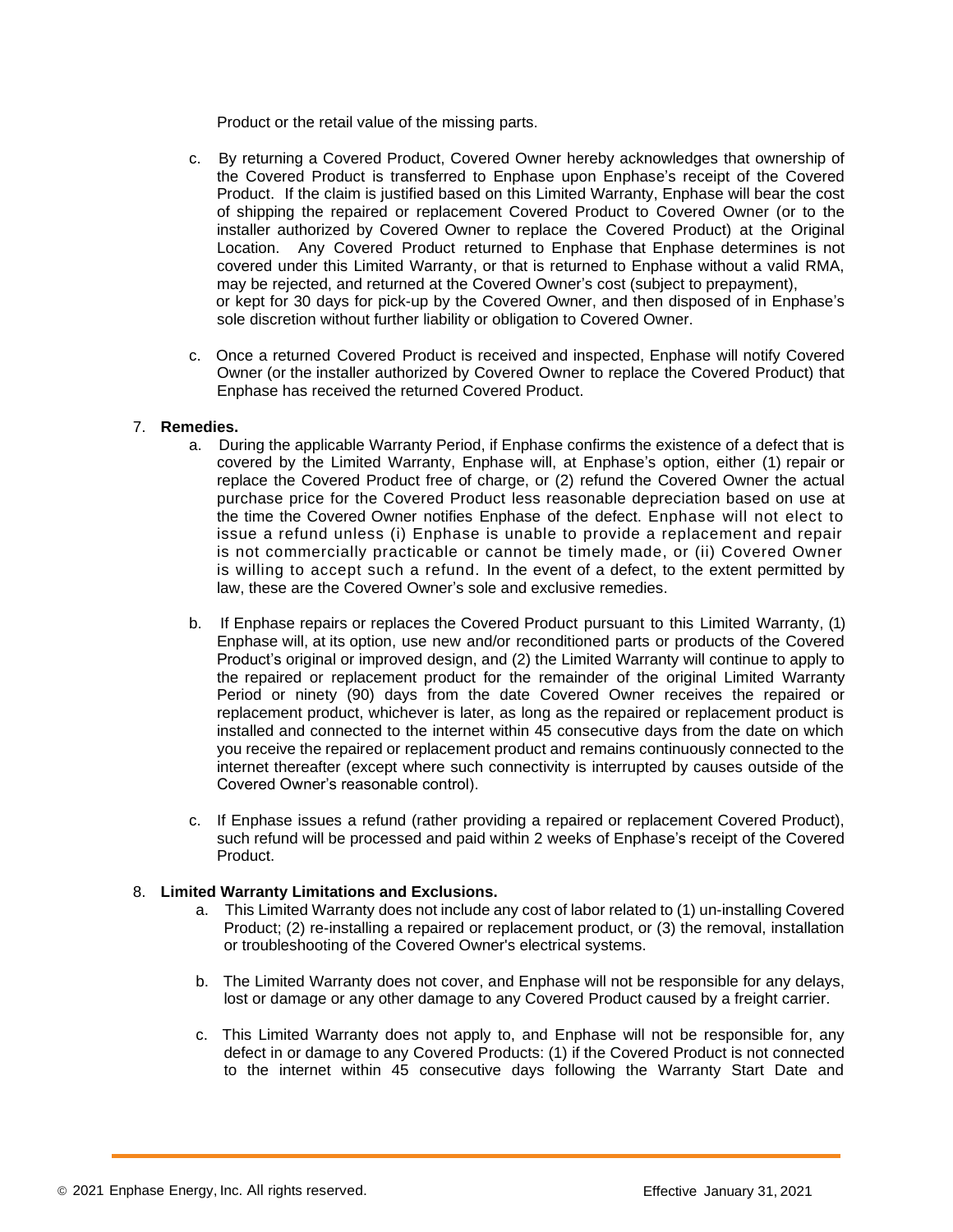continuously connected to the internet thereafter, unless such lack of connectivity is due to causes outside of the Covered Owner's reasonable control; (2) that have been misused, neglected, tampered with, altered, or otherwise damaged, either internally or externally; (3) that have been improperly installed, operated, handled or used, including use under conditions for which the product was not designed, use in an unsuitable environment, or use in a manner contrary to the Enphase User Manual or applicable laws or regulations; (4) that have been subjected to fire, water, generalized corrosion, biological infestations, acts of nature, or input voltage that creates operating conditions beyond the applicable maximum or minimum limits listed in the applicable Covered Product Data Sheet (as published online at [www.enphase.com\)](http://www.enphase.com/), including high input voltage from generators or lightning strikes; (5) that have been subjected to damage caused by third party components not provided by Enphase and used with the Covered Products or any damage to the Covered Products caused by service performed by anyone who is not a representative of Enphase; (6) if the original identification markings (including trademark or serial number) of such products have been defaced, altered, or removed (other than by fading through regular wear and tear); or (7) if the Grid Profile (utility approved operating parameters) of the Covered Product has been altered, and such alteration causes the product to malfunction, fail, or fail to optimally perform.

- d. The Limited Warranty does not cover cosmetic, technical or design defects, or shortcomings which do not materially influence or affect energy production or degrade form, fit, or function of the Covered Products, or any defects or parts requiring replacement due to ordinary wear and tear, corrosion, rust or stains, scratches, dents on the casing or paintwork of the Covered Product. The Limited Warranty does not cover costs related to the removal, installation or troubleshooting of the Covered Owner's electrical systems.
- e. The Limited Warranty does not apply to, and the term "Covered Product" shall not include, any third-party products that may be installed with the Covered Products at the Original Location.
- f. For the avoidance of doubt, software programs installed in the Covered Products and the recovery and reinstallation of such software programs and data are not covered under this Limited Warranty. Enphase does not warrant that the operations of the Covered Product will be uninterrupted or error-free. No Enphase employee or authorized reseller is authorized to make any modification, extension, or addition to this Limited Warranty. If any term of this Limited Warranty is held to be illegal or unenforceable, the legality or enforceability of the remaining terms shall not be affected or impaired.
- 9. **Assignment.** Enphase expressly reserves the right to novate or assign its rights and obligations under this Limited Warranty to a third party with the demonstrated expertise and requisite resources needed to effectively discharge the obligations hereunder.

#### 10. **Disclaimer of Warranties.**

THIS LIMITED WARRANTY IS THE SOLE AND EXCLUSIVE WARRANTY GIVEN BY ENPHASE AND, EXCEPT TO THE EXTENT PROHIBITED BY APPLICABLE LAW, ALL OTHER WARRANTIES AND CONDITIONS, WHETHER EXPRESS OR IMPLIED, STATUTORY, OR OTHERWISE, ARISING BY LAW, COURSE OF DEALING, COURSE OF PERFORMANCE USAGE OF TRADE, OR OTHERWISE (INCLUDING WARRANTIES AND CONDITIONS OF MERCHANTABILITY, FITNESS FOR A PARTICULAR PURPOSE, NON-INFRINGEMENT, OR WARRANTIES AS TO THE ACCURACY, SUFFICIENCY OR SUITABILITY OF ANY TECHNICAL OR OTHER INFORMATION PROVIDED IN MANUALS OR OTHER DOCUMENTATION) SHALL BE LIMITED IN DURATION TO THE DURATION OF THIS LIMITED WARRANTY.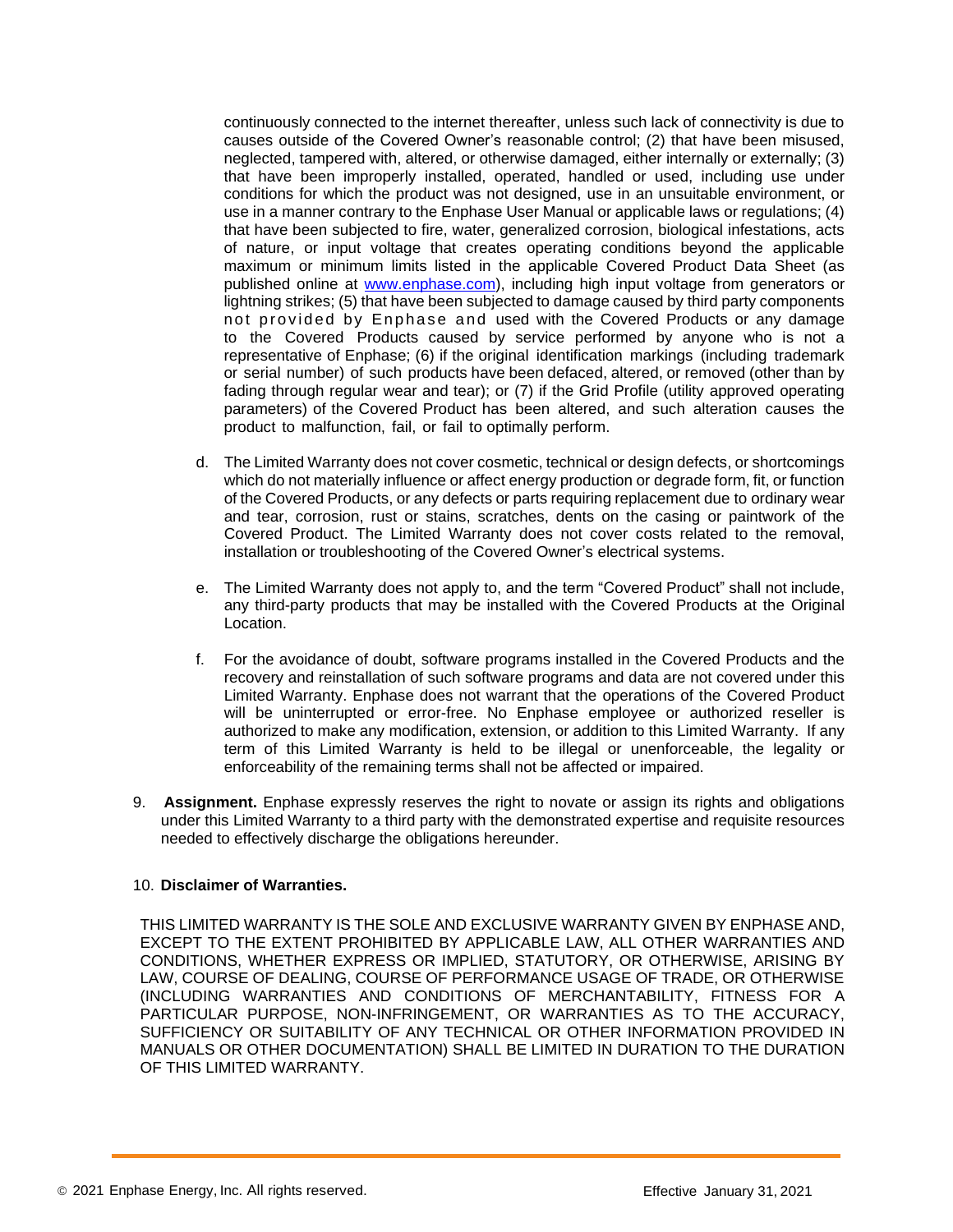THE GRANT OF THIS LIMITED WARRANTY BY ENPHASE IS CONDITIONED UPON AGREEMENT BY THE COVERED OWNER TO THE TERMS, CONDITIONS AND REQUIREMENTS HEREIN. THE LAWS OF CERTAIN JURISDICTIONS DO NOT ALLOW FOR THE EXCLUSIONS ON THE DURATION OF AN IMPLIED WARRANTY OR FOR EXCLUSIONS OR LIMITATIONS ON LEGAL WARRANTIES. WHERE SUCH LAWS APPLY TO THE COVERED OWNER, SOME OR ALL OF THE EXCLUSIONS OR LIMITATION MAY NOT APPLY TO COVERED OWNER, AND SUCH COVERED OWNER MAY HAVE ADDITIONAL RIGHTS. THIS LIMITED WARRANTY GIVES COVERED OWNER SPECIFIC LEGAL RIGHTS, AND COVERED OWNER MAY ALSO HAVE OTHER RIGHTS THAT VARY FROM JURISDICTION TO JURISDICTION.

#### 11. **Limitation of Liability.**

EXCEPT TO THE EXTENT PROHIBITED BY APPLICABLE LAW, IN NO EVENT WILL ENPHASE BE LIABLE FOR ANY SPECIAL, DIRECT, INDIRECT, INCIDENTAL OR CONSEQUENTIAL DAMAGES, LOSSES, COSTS OR EXPENSES HOWEVER ARISING, WHETHER IN CONTRACT OR TORT, INCLUDING WITHOUT LIMITATION ANY ECONOMIC LOSSES OF ANY KIND, ANY LOSS OR DAMAGE TO PROPERTY, OR ANY PERSONAL INJURY.

SOMEJURISDICTIONS DO NOTALLOW THEEXCLUSION OR LIMITATION OF SPECIAL, INDIRECT, INCIDENTAL OR CONSEQUENTIAL DAMAGES, SO THE ABOVE LIMITATION OR EXCLUSION MAY NOT APPLY TO COVERED OWNER AND COVERED OWNER MAY HAVE ADDITIONAL RIGHTS.

12. **Governing law.** This Limited Warranty shall be governed by the laws of the State of California, USA, without giving effect to any conflict of laws principles that may require the application of the law of another jurisdiction, except in cases where, and to the extend required, the laws of a particular Canadian jurisdiction in which the Covered Owner resides require that the laws of such jurisdiction apply, in which case the laws of such jurisdiction will apply.

#### 13. **Arbitration.**

- a. *Please read the following arbitration agreement in this Section ("***Arbitration Agreement***") carefully. It requires Covered Owner ("you") to arbitrate disputes with ENPHASE and limits the manner in which you can seek relief from Enphase ("us"). THE LAWS OF CERTAIN JURISDICTIONS DO NOT PERMIT THE USE OF MANDATORY ARBITRATION CLAUSES. WHERE SUCH LAWS APPLY TO THE COVERED OWNER, THIS ARBITRATION CLAUSE MAY NOT APPLY.*
- b. **Applicability of Arbitration Agreement***.* You agree that any dispute or claim relating in any way to your access or use of the Covered Products, or to any aspect of your relationship with Enphase, will be resolved by binding arbitration, rather than in court, except that (1) you may assert claims in small claims court if your claims qualify; and (2) you or Enphase may seek equitable relief in court for infringement or other misuse of intellectual property rights (such as trademarks, trade dress, domain names, trade secrets, copyrights, and patents).
- c. **Arbitration Rules and Forum.** For any dispute with Enphase in connection with this Limited Warranty, Covered Owner agrees to first contact Enphase at the email address identified below and attempt to resolve the dispute with us informally. If the dispute has not been resolved after 60 days, both parties agree to resolve such dispute through binding arbitration under the Optional Expedited Arbitration Procedures then in effect for the Judicial Arbitration and Mediation Services ("JAMS"). JAMS may be contacted at [www.jamsadr.com.](http://www.jamsadr.com/) The existence, content and result of the arbitration shall be held in confidence by all participants. The arbitration will be conducted by a single arbitrator selected by agreement of the parties or, failing such agreement, appointed in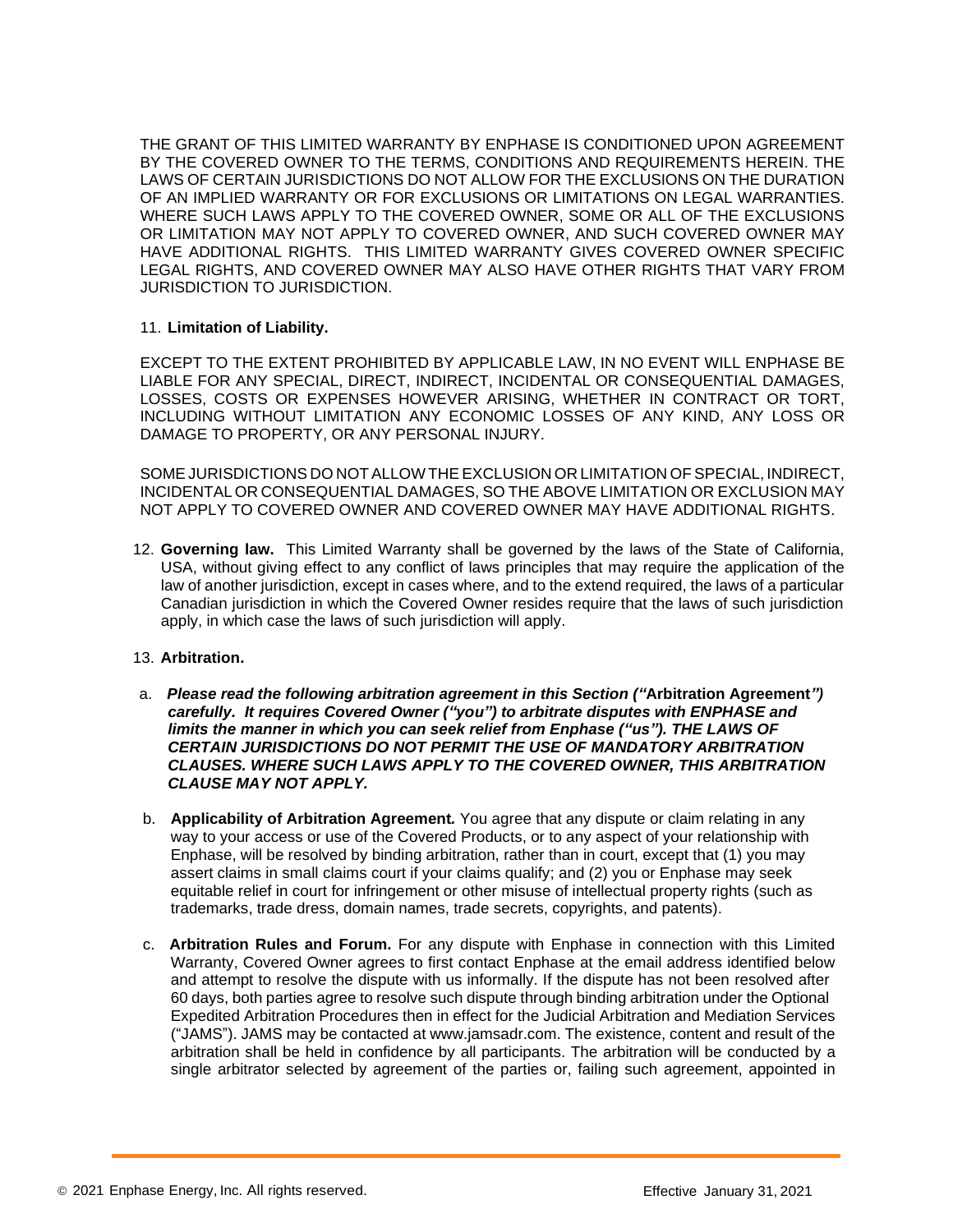accordance with the JAMS rules. The arbitration shall be conducted in English and in Santa Clara County, California. If JAMS is not available to arbitrate, the parties will select an alternative arbitral forum. If the arbitrator finds that Covered Owner cannot afford to pay JAMS's filing, administrative, hearing and/or other fees and cannot obtain a waiver from JAMS, Enphase will pay them for Covered Owner. In addition, Enphase will reimburse all such JAMS's filing, administrative, hearing and/or other fees for claims totaling less than \$10,000 unless the arbitrator determines the claims are frivolous. Any judgment on the award rendered by the arbitrator may be entered in any court of competent jurisdiction. The arbitrator shall have exclusive authority to (a) determine the scope and enforceability of this Arbitration Agreement, and (b) resolve any dispute related to the interpretation, applicability, enforceability or formation of this Arbitration Agreement including, but not limited to any claim that all or any part of this Arbitration Agreement is void or voidable. The arbitration will decide the rights and liabilities, if any, of the parties. The arbitration proceeding will not be consolidated with any other matters or joined with any other cases or parties. The arbitrator shall have the authority to grant motions dispositive of all or part of any claim. The arbitrator shall have the authority to award monetary damages and to grant any non-monetary remedy or relief available to an individual under applicable law, the arbitral forum's rules, and the Limited Warranty. The arbitrator shall issue a written award and statement of decision describing the essential findings and conclusions on which the award is based, including the calculation of any damages awarded. The arbitrator has the same authority to award relief on an individual basis that a judge in a court of law would have. The award of the arbitrator is final and binding upon the parties.

- d. **Waiver of Jury Trial.** YOU AND ENPHASE HEREBY WAIVE ANY CONSTITUTIONAL AND STATUTORY RIGHTS TO SUE IN COURT AND HAVE A TRIAL IN FRONT OF A JUDGE OR A JURY. You and ENPHASE are instead electing that all claims and disputes shall be resolved by arbitration under this Arbitration Agreement, except as specified in sections above. An arbitrator can award on an individual basis the same damages and relief as a court and must follow this Agreement as a court would. However, there is no judge or jury in arbitration, and court review of an arbitration award is subject to very limited review.
- e. **Waiver of Class or Other Non-Individualized Relief**. ALL CLAIMS AND DISPUTES WITHIN THE SCOPE OF THIS ARBITRATION AGREEMENT MUST BE ARBITRATED ON AN INDIVIDUAL BASIS AND NOT ON A CLASS OR COLLECTIVE BASIS, ONLY INDIVIDUAL RELIEF IS AVAILABLE, AND CLAIMS OF MORE THAN ONE COVERED OWNER CANNOT BE ARBITRATED OR CONSOLIDATED WITH THOSE OF ANY OTHER COVERED OWNER. If a decision is issued stating that applicable law precludes enforcement of any of this subsection's limitations as to a given claim for relief, then such claim must be severed from the arbitration and brought into the State or Federal Courts located in San Francisco, California. All other claims shall be arbitrated.
- f. **30-Day Right to Opt Out**. You have the right to opt out of the provisions of this Arbitration Agreement by sending written notice of your decision to opt out to Enphase Energy, Inc., 47281 Bayside Parkway, Fremont, California, 94538, attention: General Counsel, within 30 days after first becoming subject to this Arbitration Agreement. You may also opt-out of the provisions of this Arbitration Agreement by sending written notice of your decision to the following email address: [legal@enphaseenergy.com.](mailto:legal@enphaseenergy.com) Your notice must include your name and address, and an unequivocal statement that you want to opt out of this Arbitration Agreement. If you opt out of this Arbitration Agreement, all other parts of this Agreement will continue to apply to you. Opting out of this Arbitration Agreement has no effect on any other arbitration agreements that you may currently have, or may enter in the future, with us.
- g. **Severability.** Except as provided above, if any part or parts of this Arbitration Agreement are found under the law to be invalid or unenforceable, then such specific part or parts shall be of no force and effect and shall be severed and the remainder of the Arbitration Agreement shall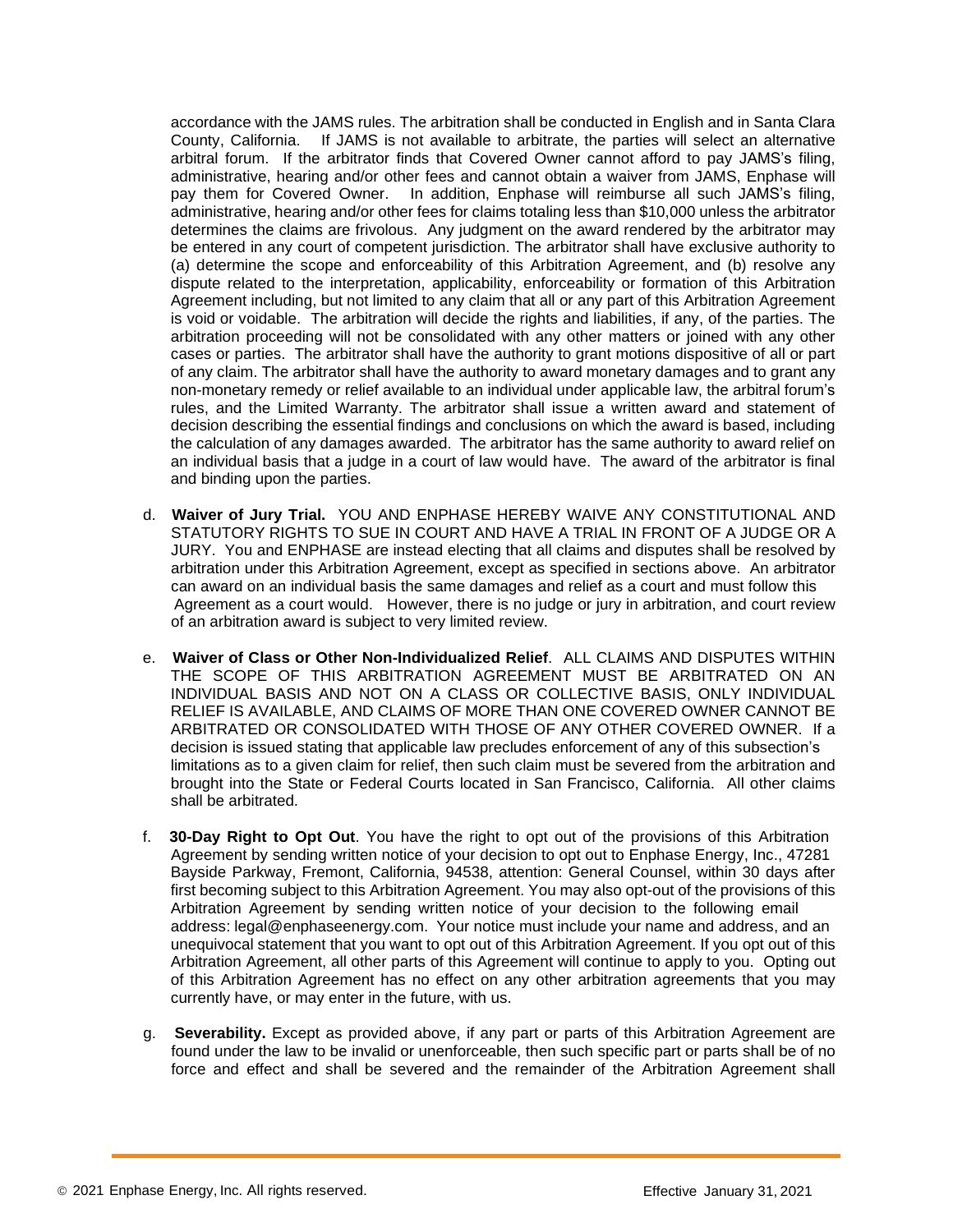continue in full force and effect.

h. **Survival of Agreement.** This Arbitration Agreement will survive the termination of your relationship with Enphase.